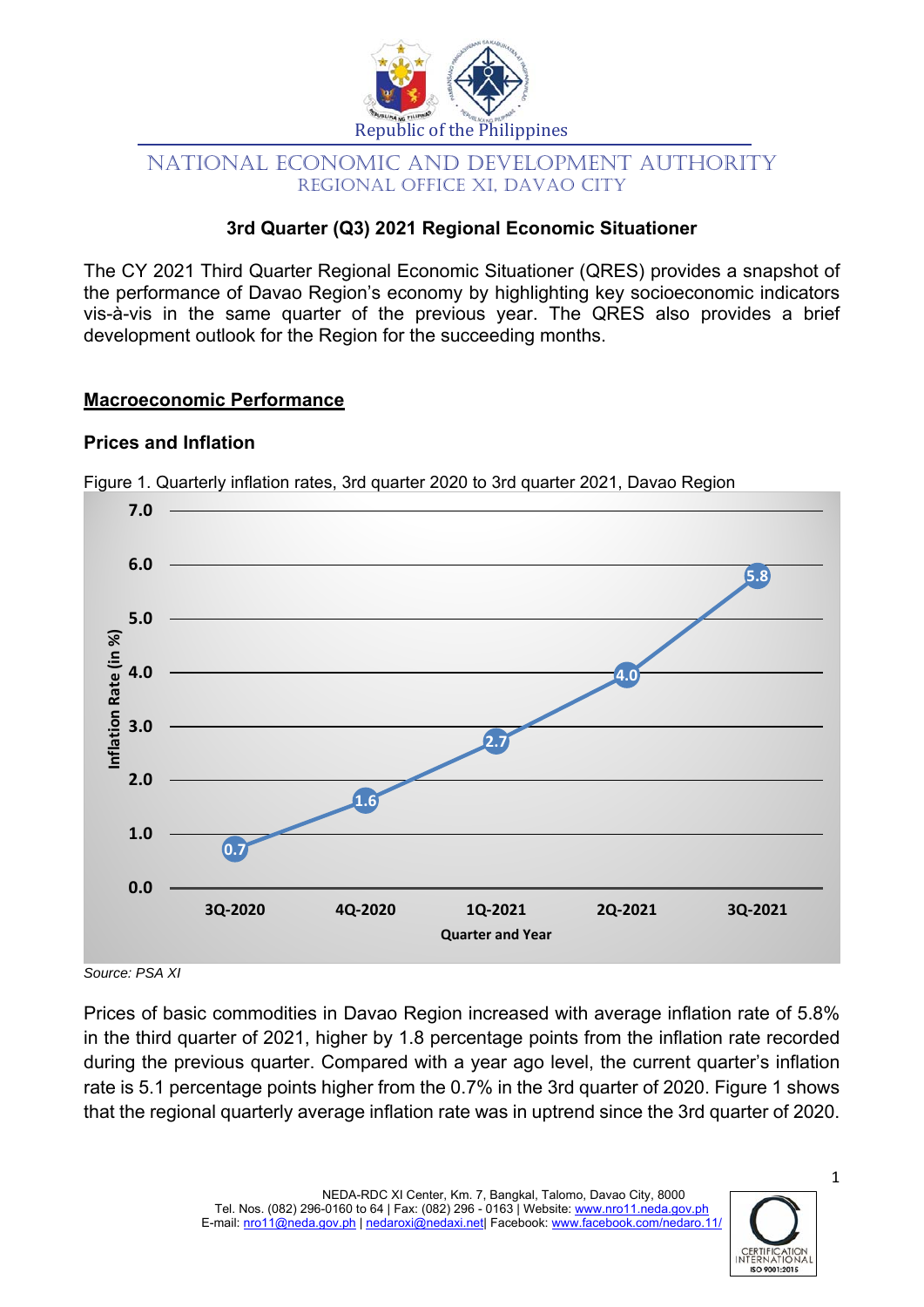The inflation rate in the 3rd quarter of 2021 picked up amid broad-based acceleration for all commodities. Upward pressure was led by food and non-alcoholic beverages (8.26%); followed by transport (7.43%); alcoholic beverages and tobacco (6.81%); and housing, water and electricity (4.57%). The recreation and culture, education, and communication indices, posted only marginal increases (See Table 1).

| <b>Commodity</b>                                | 3rd<br>Quarter<br>2020 | 3rd<br>Quarter<br>2021 | <b>Inflation Rate</b><br>(Jul-Sep 2021) | <b>Inflation Rate</b><br>(Apr-Jun 2021) |  |
|-------------------------------------------------|------------------------|------------------------|-----------------------------------------|-----------------------------------------|--|
| All Items                                       | 122.30                 | 129.50                 | 5.89%                                   | 3.97%                                   |  |
| Food and Non-Alcoholic                          | 120.63                 | 130.60                 | 8.26%                                   | 3.87%                                   |  |
| Alcoholic Beverages and Tobacco                 | 193.97                 | 207.17                 | 6.81%                                   | 7.67%                                   |  |
| <b>Clothing and Footwear</b>                    | 129.83                 | 132.03                 | 1.69%                                   | 1.50%                                   |  |
| Housing, Water, and Electricity                 | 122.67                 | 128.27                 | 4.57%                                   | 3.13%                                   |  |
| Furnishing, Maintenance of the<br>House, etc.   | 125.83                 | 130.23                 | 3.50%                                   | 2.90%                                   |  |
| Health                                          | 127.83                 | 132.43                 | 3.60%                                   | 2.77%                                   |  |
| Transport                                       | 106.37                 | 114.27                 | 7.43%                                   | 11.07%                                  |  |
| Communication                                   | 103.70                 | 104.73                 | 1.0%                                    | 0.50%                                   |  |
| <b>Recreation and Culture</b>                   | 122.0                  | 123.13                 | 0.93%                                   | $-0.50%$                                |  |
| Education                                       | 122.20                 | 122.30                 | 0.08%                                   | 0.10%                                   |  |
| Restaurant, Miscellaneous Goods<br>and Services | 129.10                 | 132.63                 | 2.74%                                   | 3.30%                                   |  |

Table 1. CPI by Commodity, 3rd Quarter 2020 and 2021, Davao Region

 *Source: PSA XI* 

The uptick in inflation rate during the third quarter of 2021 was largely driven by higher prices in transport, food, alcoholic beverages and housing, water and electricity. The higher inflation rate on these commodities reflects increasing consumer demand as the economy attempts a healthy recovery, although this is challenges by higher costs, such as on energy and petroleum. Surges in global crude prices also strongly impacted on the prices for operation of personal transport equipment (13.2%) and transport services (4.8%).

Supply bottlenecks may have also contributed to higher food prices, particularly due to upward price adjustments for meat as supply contracted and the hog industry remained affected with the prolonged outbreak of African Swine Fever (ASF). The inflation rate for meat during the  $3<sup>rd</sup>$  quarter of 2021 was 21.5% compared with its rate the year before, which was only -0.2% inflation (see Table 2). The repopulation of the hog population may be progressing at a slower pace due to low confidence from the local hog industry, as it continues to be at risk from ASF, while government is also implementing an importation policy to augment pork supply, particularly by providing temporary and lower tariff rates for imported meat products.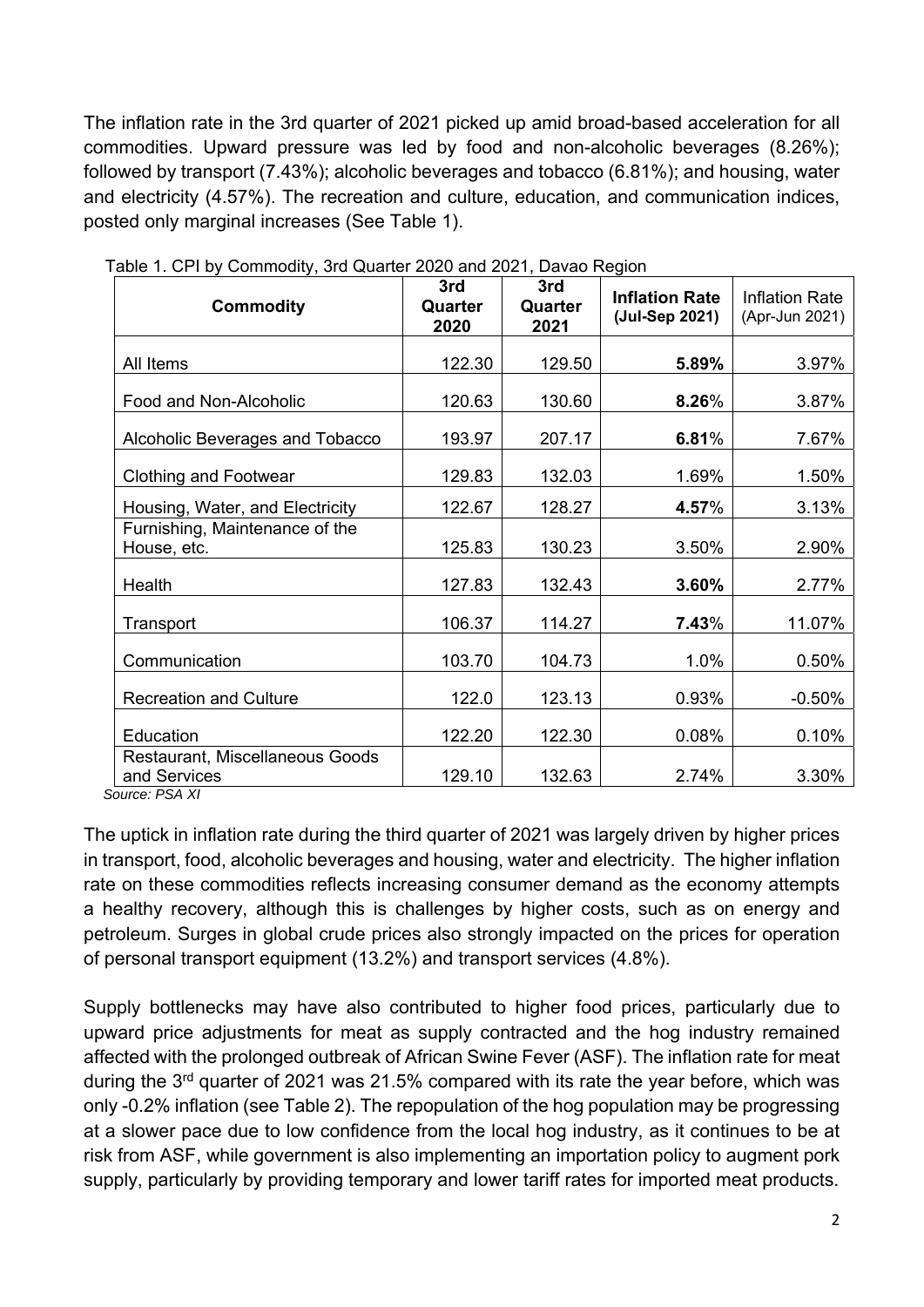|                            | <b>Inflation Rate</b> |                  |  |  |
|----------------------------|-----------------------|------------------|--|--|
| <b>Selected Food Items</b> | 3rd Quarter 2020      | 3rd Quarter 2021 |  |  |
| Food                       | $-1.0$                | 8.8              |  |  |
| Bread and cereals          | 0.5                   | 1.3              |  |  |
| Rice                       | 0.4                   | $-0.6$           |  |  |
| Corn                       | $-3.5$                | 15.4             |  |  |
| Meat                       | $-0.2$                | 21.5             |  |  |
| <b>Fish and Seafood</b>    | $-6.7$                | 17.6             |  |  |
| Milk, cheese and eggs      | 2.7                   | 3.4              |  |  |
| Oils and fats              | 1.3                   | 3.8              |  |  |

Table 2. Inflation rate of selected food items, 3<sup>rd</sup> Quarter 2020 and 2021, Davao Region

Fish prices also rose sharply during the quarter at 17.6%, compared to its rate one year ago. The inflation escalation in fish was mainly attributed to seasonal factors. Fish production in commercial and aquaculture are historically low during the third quarter of the year due to the rainy season. Adverse weather conditions may have also hampered fishing activities and port operations, which led to higher fish inflation during the quarter. Higher demand for fish products may have also contributed to higher prices, as consumers move away from pork products due to the prolonged risk of the ASF.

Corn prices also surged during the quarter with a 15.4% inflation rate compared with prices from the 3<sup>rd</sup> quarter of last year. The high inflation rate can be attributed to low production due to unfavorable prices from importing countries, as well as lower demand from manufacturers of animal feeds and the tempered demand for the commodity from hog raisers.

The inflation rate of alcohol and tobacco reached 6.8% and remained as one of the major contributors to acceleration in overall inflation. Prices for alcoholic products may have risen as many more local government units lifted restrictions, such as liquor ban thus, prompting a rise in demand.

Under the Housing, Water, electricity, Gas and other Fuels index, its quarterly inflation rate was mainly driven by higher prices for electricity, gas, and other fuels (6.35%). The fluctuations in global crude oil prices primarily affects the surges and movements in petroleum prices and energy generation costs in the local economy. Health costs has also climbed up during the quarter, particularly caused by out-patient services at 5.93%. This may be attributed to the on-going response of the health sector in addressing both the COVID-19 cases, which was already declining, as well as in catering to the management of other diseases.

Overall, the performance of the all-item regional inflation rate fell outside and above the range of the 3.0 percent  $\pm$  1.0 percentage point inflation target for 2021, set by the Development Budget Coordinating Committee (DBCC) of the NEDA Board.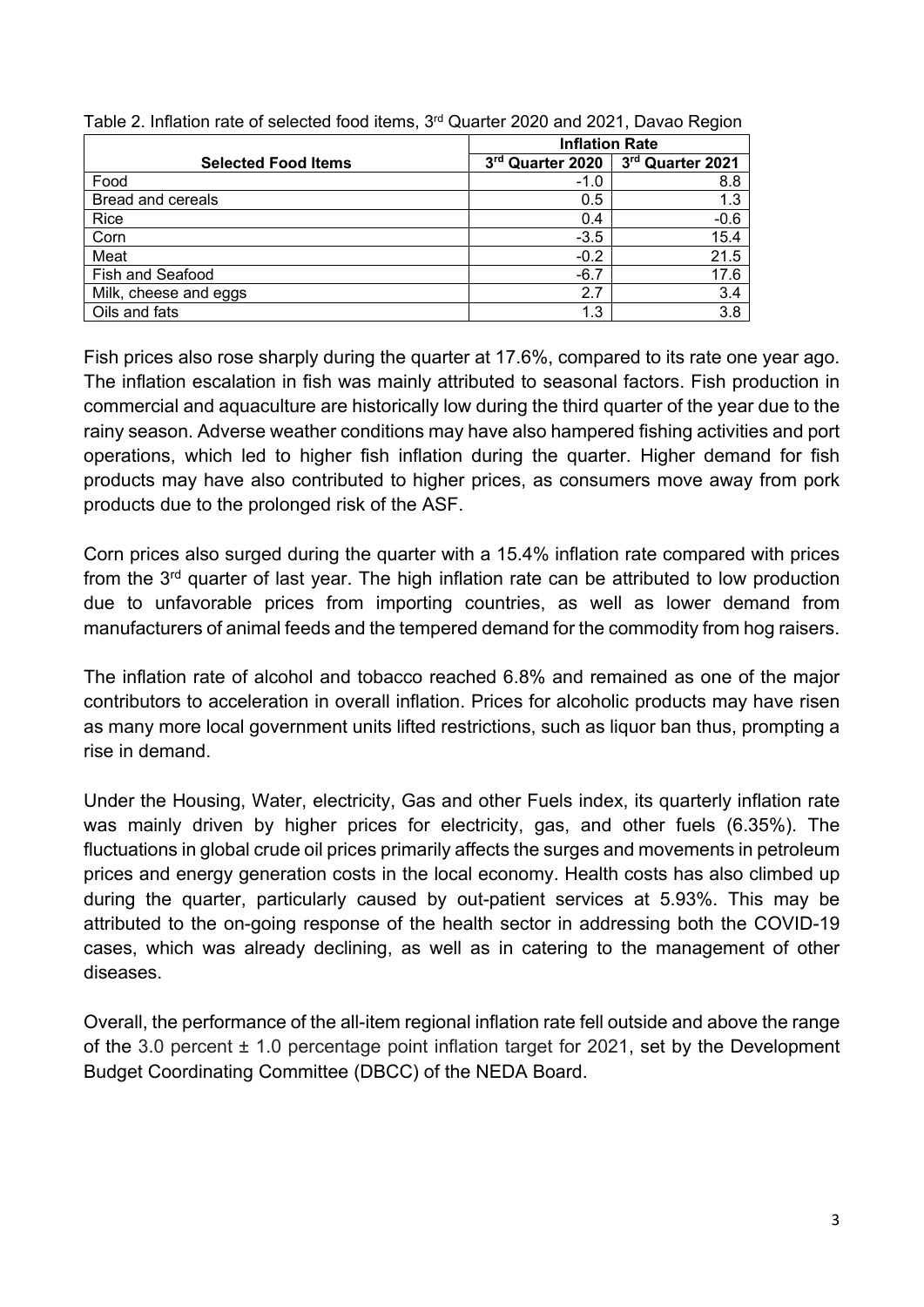## **Labor and Employment**

|                                                 | 1 <sup>st</sup> Quarter<br>2020<br>(Pre-pandemic) | 3rd Quarter<br>2020 | 3rd Quarter<br>2021 | Change       |  |
|-------------------------------------------------|---------------------------------------------------|---------------------|---------------------|--------------|--|
| <b>Employment Rate</b>                          | 95.4%                                             | 92.03%              | 95.04%              | 3.01 ppt     |  |
| <b>Unemployment Rate</b>                        | 4.6%                                              | 7.97%               | 4.96%               | $(3.01)$ ppt |  |
| <b>Underemployment Rate</b>                     | 14.2%                                             | 9.19%               | 17.86%              | 8.67 ppt     |  |
| <b>Labor Force</b><br><b>Participation Rate</b> | 58.8%                                             | 59.5%               | 57.4%               | $2.1$ ppt    |  |
| <b>Employed Persons</b>                         | 1,981,843                                         | 1,952,000           | 1,994,000           | 42,000       |  |

Table 3. Employment statistics, 3rd Quarter 2020 and 2021, Davao Region

*Source: PSA XI* 

The Region's employment rate for the quarter increased based on the July 2021 round of the Labor Force Survey. The employment rate rose to 95%, 3.01 percentage points higher than its level in the 3rd quarter of 2020. With this rate, the Region has already returned to prepandemic employment levels, suggesting that the economic recovery of the Region is making headway. As a consequence, unemployment rate decreased to 4.96%. This higher employment rate translates to about 42,000 more persons who were employed during the 3rd quarter of 2021 compared with the same quarter of 2020. The higher employment levels may be attributed to the continued reopening of the economy, where more businesses resumed operations.

The Region's underemployment rate, however increased to 17.86%, higher by 8.6 percentage points than in the same period in 2020. The higher underemployment rate suggests that there were more workers working under 40 hours per week in the Region with more workers expressing their desire for obtain additional working hours to increase income or with better remuneration.

#### **Davao Region's Economic Growth Drivers**

#### **Agriculture**

 Table 4. Volume of Production of Key Agricultural Products, 3rd Quarter 2020 and 2021, Davao Region

|                              | 3rd Quarter 2020 (MT) | 3rdQuarter 2021 (MT) | Change  |
|------------------------------|-----------------------|----------------------|---------|
| <b>Cereals</b>               |                       |                      |         |
| Palay                        | 127,281               | 134,802              | 5.9%    |
| Corn                         | 79,213                | 72,052               | $-9%$   |
| <b>Livestock and Poultry</b> |                       |                      |         |
| Hog                          | 36,645                | 35,074               | $-4.2%$ |
| Cattle                       | 2,884                 | 2,962                | $-2.7%$ |
| Chicken                      | 18,998                | 21,167               | 11.4%   |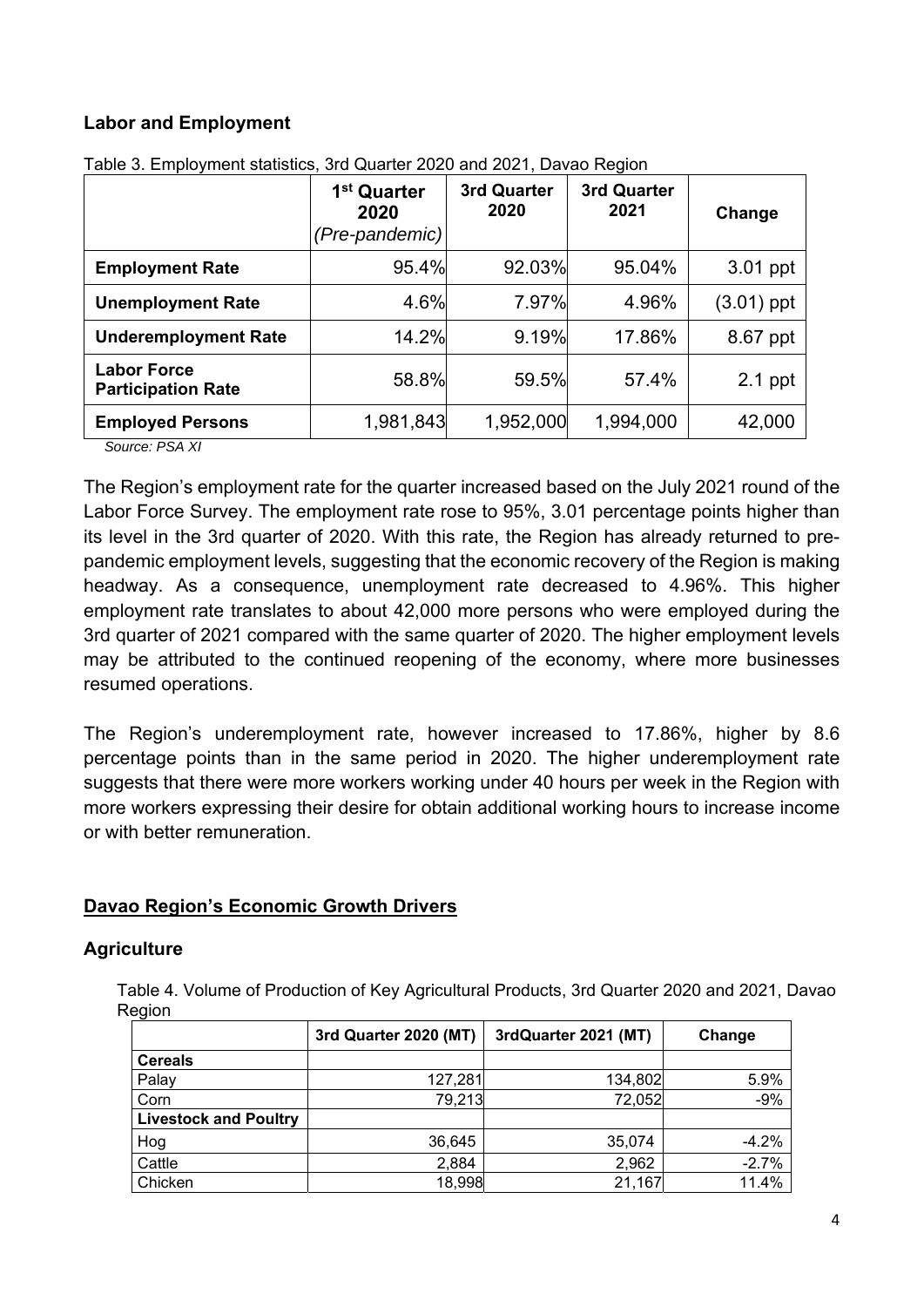| <b>Fisheries</b>        |       |        |       |
|-------------------------|-------|--------|-------|
| <b>Marine Municipal</b> | 3,947 | 4,967  | 25.8% |
| Aquaculture Fisheries   | 9.224 | 11.851 | 28.4% |
| $\sim$ $\sim$ $\sim$    |       |        |       |

 *Source: PSA XI* 

Palay production increased by 5.9%, from 127,281MT in 3Q2020 to 134,802MT in 3Q2021. The increase in palay production can be attributed to a bigger area harvested with 29,162 hectares harvested during the quarter, which is bigger by 6,611 hectares from the area harvested in the previous quarter. Corn production, on the other hand, declined by 9% or about 7,161MT lower production during the  $3<sup>rd</sup>$  quarter of 2021. The lower production volume of corn is partly attributed to a decrease in area harvested, as well as possibly lower demand from manufacturers of animal feeds as they respond to a slack in hog production.

Livestock, particularly hog and cattle, registered lower production volumes during the quarter. This is attributed to both low production and low demand as Davao Region continues to grapple with the impact of the African Swine Fever (ASF) in hog-producing areas of the Region. This led to shift in consumer preference for chicken and fish products. The Region continues to implement containment strategies through surveillance monitoring and disinfection in hog-production facilities. Moreover, the Department of Agriculture is also implementing support to hog raisers through their hog repopulation program. With respect to chicken, production increased to 21,167 MT during the quarter, an 11.4% increase from the same period last year. Demand for chicken has been robust throughout the year, as consumers veer from high pork prices and the risk of ASF-infected pork products.

Fishery production posted gains during the quarter. Marine municipal production increased by 25.8% with total production volume of 4,967 MT, while aquaculture produced 11,851 MT during the quarter, higher by 28.4% from the production volume recorded in the same quarter in 2020. Higher demand for fish products may have also contributed to higher prices, as consumers move away from pork products due to the prolonged risk of the ASF.

#### **Tourism**

| <b>Tourist Arrivals</b>               | 1 <sup>st</sup> Quarter 2020<br>(Pre-pandemic) | 3rd Quarter<br>2020 | 3rd Quarter<br>2021 | Change   |  |
|---------------------------------------|------------------------------------------------|---------------------|---------------------|----------|--|
| <b>Domestic</b>                       | 741,864                                        | 295,248             | 256,022             | $-13.2%$ |  |
| Foreign                               | 28,025<br>2,557                                |                     | 1,333               | $-47%$   |  |
| <b>Overseas Filipinos</b>             | 4,968                                          | 421                 | 1,091               | 159%     |  |
| <b>TOTAL</b><br>$\sim$ $\sim$<br>---- | 774,857                                        | 295,248             | 258,446             | $-12.4%$ |  |

Table 5. Distribution of travelers, 3rd Quarter 2020 and 2021, Davao Region

 *Source: DOT XI* 

Total tourist arrivals during the period under review decreased from 295,248 to 258,446 tourists or a 12.4 decrease. Tourist arrivals refer to visitors who stay at least 1 night in a private accommodation, such as hotels, inns, etc. (*note: excludes those quarantined*).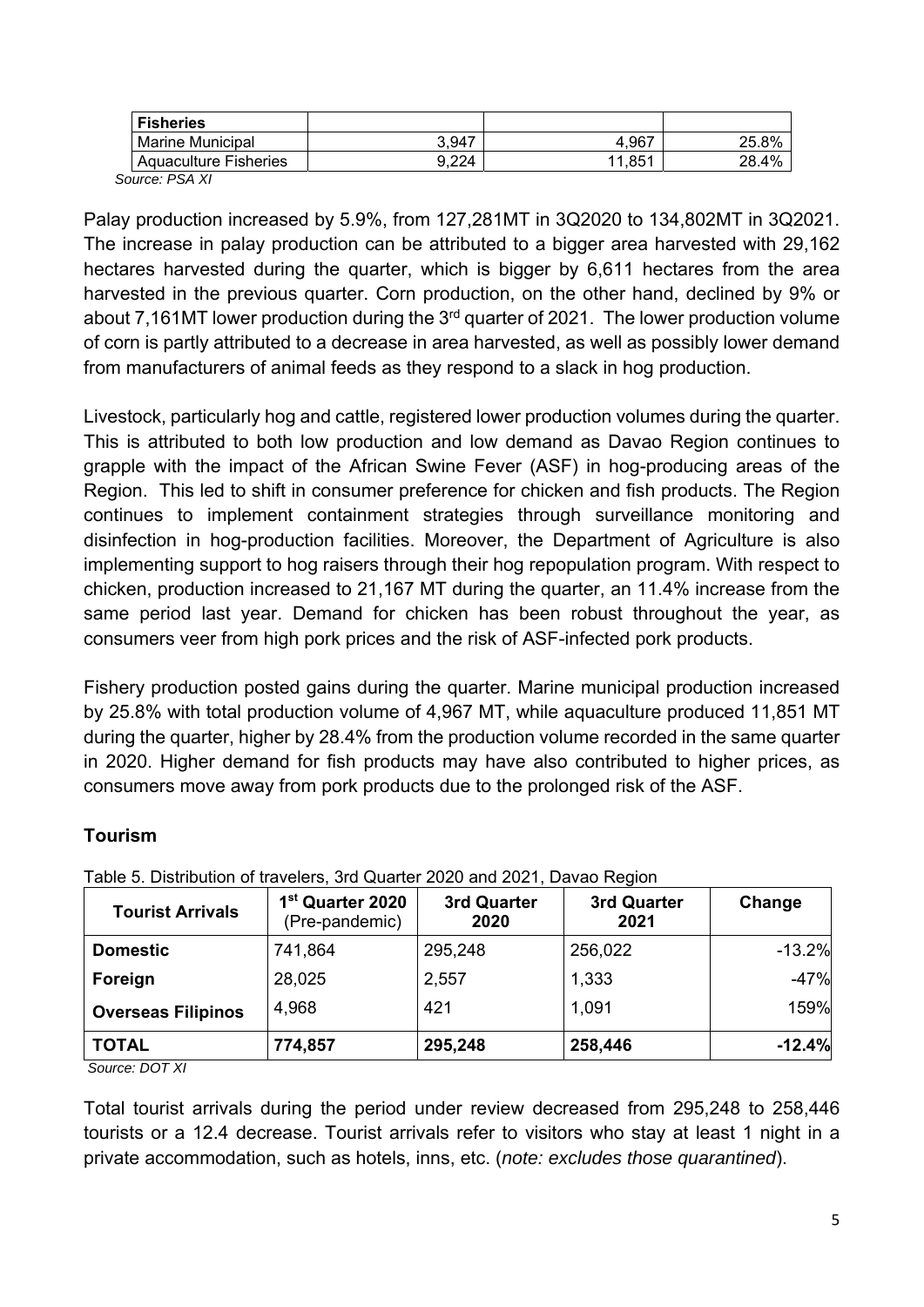The lower number of tourist arrivals is mainly attributed to the continuing restrictions and health risks from the COVID-19 pandemic during the 3<sup>rd</sup> quarter of 2021, wherein there was still a continuing threat from the Delta Variant of COVID-19. More specifically, Davao de Oro experienced a significant decrease on tourist arrivals, from 141,090 in 3Q2020 to 43,401 in 3Q2021, a 69% decrease over the period, which also coincided with the heightened community quarantine status and classification of Davao de Oro during the 3<sup>rd</sup> quarter of 2021.

It should be noted however, that no data was provided by the Province of Davao Occidental. Notwithstanding, the number tourist arrivals was driven by domestic travelers and the recent record on tourist arrivals suggests that tourism activities is gradually but cautiously resuming in the Region, with the opening of more tourist spots and resumption of other tourism-related businesses such as hotel accommodations. The current statistics is still below pre-pandemic levels, which is expected, since there are still mobility restrictions imposed during the 3<sup>rd</sup> quarter of 2021, as the Region tries to further bring down the number of COVID-19 cases.

#### **Peace and Order**

| Davao I Iugioni     |                                                               |        |                                           |      |                    |                           |       |                                                |                   |                                                  |           |                                                           |
|---------------------|---------------------------------------------------------------|--------|-------------------------------------------|------|--------------------|---------------------------|-------|------------------------------------------------|-------------------|--------------------------------------------------|-----------|-----------------------------------------------------------|
|                     | <b>Total</b><br><b>Crime</b><br><b>Incidents</b><br>(POI+PSI) |        | <b>Breakdown of Total Crime Incidents</b> |      |                    |                           |       |                                                |                   |                                                  |           |                                                           |
| PPO/<br><b>CPO</b>  |                                                               |        | Peace & Order Indicator (POI)             |      |                    |                           |       | <b>Public</b>                                  |                   |                                                  |           |                                                           |
|                     |                                                               |        | <b>Index</b><br><b>Crime</b>              |      |                    | <b>Non-Index</b><br>Crime |       | POI<br><b>Crime Solution</b><br>Efficiency (%) |                   | <b>Safety</b><br><b>Indicator</b><br>(PSI) - RIR |           | <b>PSI-RIR</b><br><b>Crime Solution</b><br>Efficiency (%) |
|                     | 2020                                                          | 2021   | 2020                                      | 2021 | 2020               | 2021                      | 2020  | 2021                                           | 2020              | 2021                                             | 2020      | 2021                                                      |
| Davao<br>City       | 1,613                                                         | 3,486  | 128                                       | 82   | 1,181              | 3,045                     | 91.06 | 94.72                                          | 304               | 359                                              | 98.03     | 99.72                                                     |
| Davao<br>del Sur    | 307                                                           | 1,962  | 53                                        | 43   | 119                | 1,775                     | 73.84 | 98.18                                          | 135               | 144                                              | 97.76     | 96.53                                                     |
| Davao<br>del Norte  | 2,165                                                         | 2,509  | 143                                       | 99   | 1,915              | 2,291                     | 93.63 | 96.61                                          | 107               | 119                                              | 86.92     | 37.82                                                     |
| Davao de<br>Oro     | 579                                                           | 1,619  | 49                                        | 55   | 524                | 1,551                     | 90.40 | 95.21                                          | 6                 | 13                                               | 83.33     | 38.46                                                     |
| Davao<br>Oriental   | 150                                                           | 269    | 44                                        | 33   | 93                 | 224                       | 78.10 | 85.99                                          | 13                | 12                                               | 92.31     | 100.00                                                    |
| Davao<br>Occidental | 65                                                            | 212    | 20                                        | 10   | 41                 | 199                       | 62.30 | 93.30                                          | 4                 | 3                                                | 100.00    | 100.00                                                    |
| <b>TOTAL</b>        | 4,879                                                         | 10,057 | 437                                       | 322  | 3,873              | 9,085                     | 90.70 | 95.68                                          | 569               | 650                                              | 95.60     | 86.46                                                     |
| <b>Variance</b>     | 5,178<br>(106.13%)                                            |        | -115<br>(26.32%)                          |      | 5,212<br>(134.57%) |                           | 4.98% |                                                | 81<br>$(14.24\%)$ |                                                  | $-9.14\%$ |                                                           |

Table 6. Total Crime Incidents and Crime Solution Efficiency Rates, 3rd Quarter 2020 and 2021, Davao Region

*Source: PRO XI* 

Crime volume for the 3rd quarter of 2021 reached 10,057, comprising of both index-and nonindex crime, an increase of 106% or an additional 5,178 crime incidents for the 3rd quarter. The highest number of crime incidents was reported in Davao City at 3,486, followed by Davao del Norte with 2,509 crimes, and then by Davao del Sur with 1,962 crimes. A total of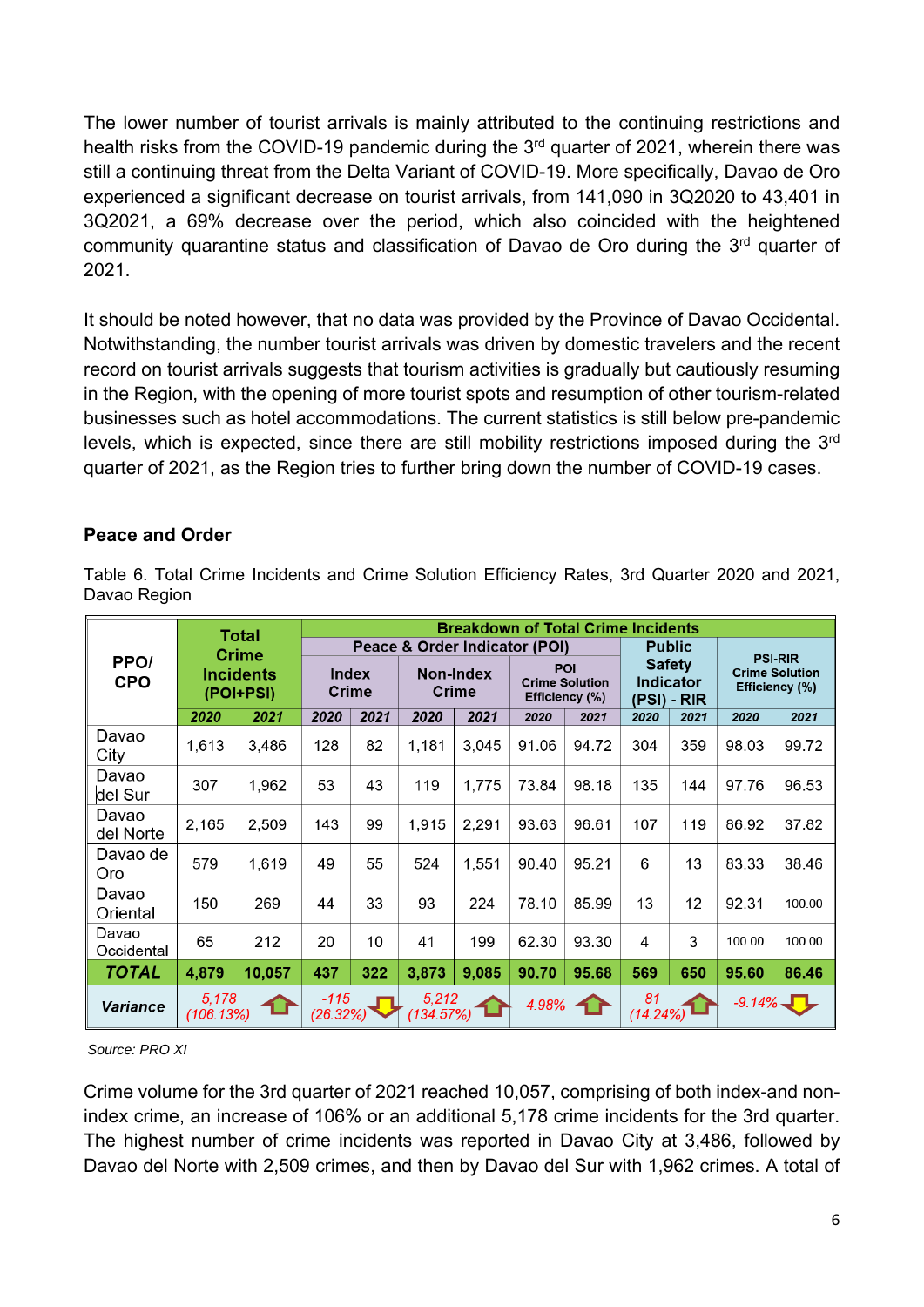1,619 crimes was recorded in Davao de Oro, while 269 crime incidents was recorded in Davao Oriental and 212 in Davao Occidental.

Moreover, 90% of total crimes reported are non-index crimes, which include violations of special laws or local ordinances (e.g. traffic violation, gambling, curfew violations), but excludes index crimes, such as murder or robbery. The bulk of non-index crimes were violations on traffic laws and rules (R.A. 4136), such as speeding, red light violations, etc. Other non-index crimes also include violations on non-wearing of face masks, violations on the liquor ban, and curfew violations, among other violations on special laws.

It was observed that the increase in crime occurred when more lockdown measures were lifted or restrictions in the movement of people were further relaxed in many parts of Davao Region during the 3<sup>rd</sup> quarter of 2021. Moreover, according to the PNP XI, the increase in the Total Crime Incidents is significantly the result of the relentless efforts exerted by personnel of the PNP XI through the strict implementation of Special Laws that contributed to the positive gains of the Crime Solution Efficiency. Police presence as the backbone of crime prevention through strategic deployment of PNP personnel in the streets to carry out our focused police operations assured the communities of their safety from imminent crimes. The effective implementation of Patrol 101 through foot, bike, motorcycle and mobile patrols as well as intensified its intelligence works by arresting most wanted person and other wanted persons, and the conduct of random checkpoints with the help of police auxiliaries was able to enhance crime prevention despite the pandemic.

In terms of crime solution efficiency (CSE), which refers to the percentage of solved cases out of the total number of crime incidents handled by the PNP XI in a given period of time, the Region reached a 95.6% CSE rate for Peace and Order Indicator, which covers index and non-index crimes. For non-index crimes in particular, these are tagged as solved when Police Personnel issue the corresponding violation issuances, such as Temporary Operator's Permits (TOPs) for traffic violations, or when there are violators are apprehended, or when cases are referred to the appropriate bodies. The high CSE rate is also the result of the police undertaking frequent dispatches of mobile patrols in crime-prone areas to deter perpetrators from committing crimes, provide heightened police visibility in busy areas, and continuously strengthen police operations against all forms of criminal activities, along with effective and efficient managing of police operations.

#### **Development Prospects**

The inflation rate by the end of the year will likely remain above the upper band of the government's inflation target. As of September 30, 2021, the inflation forecast of the Bangko Sentral ng Pilipinas for 2021 was raised from 4.1% to 4.4%. The upward adjustments reflect possible increments to fuel and electricity rates, and supply contractions for meat, especially pork. Transport inflation may, however, favor a slight downside movement by the end of the year as mobility further improves due to the easing of travel restrictions for all age groups.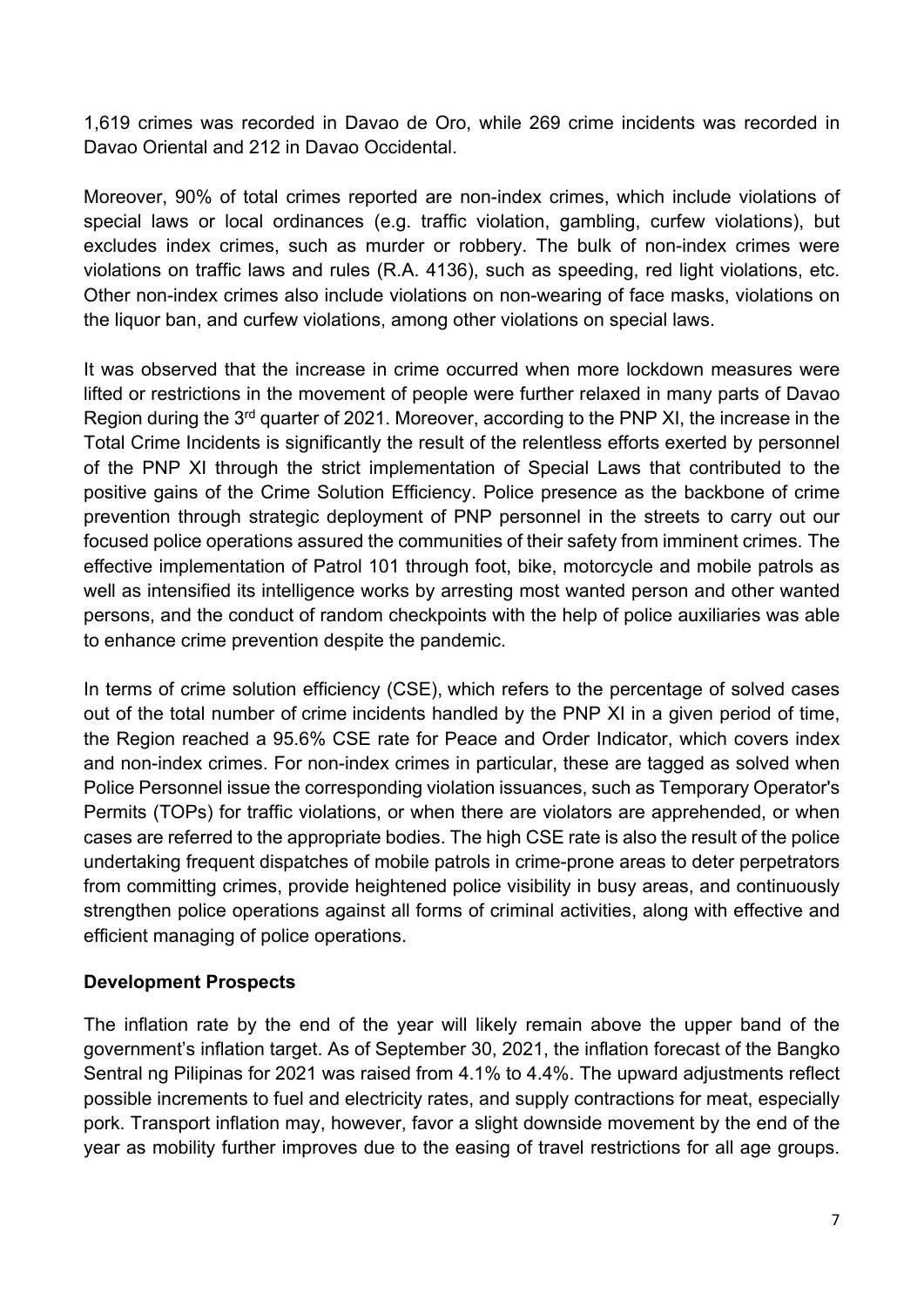Transport costs may also be lower by the end of the year, as global oil production is expected to increase as demand continues to strengthen amid recovery.

Employment in the remaining quarter of 2021 is expected to already maintain or at least not fall below the current employment rates, which are already above pre-pandemic levels. As more businesses and establishments resume operations at bigger capacities, and there is improved mobility across age groups, employment levels will likely be favorable by the end of the year. Improved consumer confidence will also contribute to favorable employment levels this year. Moreover, the tourism industry is expected to further strengthen its recovery with looser restrictions, as more tourist spots open and tourism-related enterprises operate and help boost the regional economic recovery.

Agricultural production, at least for the products covered by this Report, is expected to retain its current performance, despite the gradual rise in consumer confidence. Rice, fish and chicken will likely perform better, in terms of production outputs, than corn, hog, and cattle. However, the African Swine Flu remains a concern in the agriculture sector and concerned national and local government offices are expected to continue implementing containment and response measures to address the viral swine disease. The Department of Agriculture shall also continuously and vigorously implement the *Bantay ASF sa Barangay* and its twin hog repopulation program, in partnership with the local government units, hog raisers' groups, and the private sector to revive the country's swine industry. For the hog sector, a PhP4.1-billion fund has been approved for a massive hog re-population program, while Government also encouraged the importation of cheaper, imported pork to ensure the supply.

The government's food supply measures will remain proactive to protect food security and resiliency and ease price pressures, even amidst the projected onslaught of La Niña in the last quarter of 2021 and the entry of several tropical cyclones from the end of the year until the first quarter for 2022.

Peace and order and public safety will remain a priority of the Government. Since the National and Local Elections is fast approaching and pre-campaign election activities have already started, law enforcement agencies will be on the lookout for possible extortion activities and criminal threats against candidates. The political climate in every province should also be considered and assessed in order to determine their vulnerability to CTG infiltration and/or attacks, as well as, to possible violence related to the forthcoming elections. In relation to the upcoming elections, there will likely be a boost in economic output driven by election spending, which will then impact on higher consumer spending.

Davao Region shall also be guided by the Government's National Action Plan (NAP), which targets a balance between the management of COVID-19 and the safe reopening of the economy. Under the NAP Phase IV, a scorecard was developed which allows for a more contextualized evaluation, noting that each country has different COVID-19 experiences and strategies. The scorecard evaluates the Philippines' performance in three areas with scores